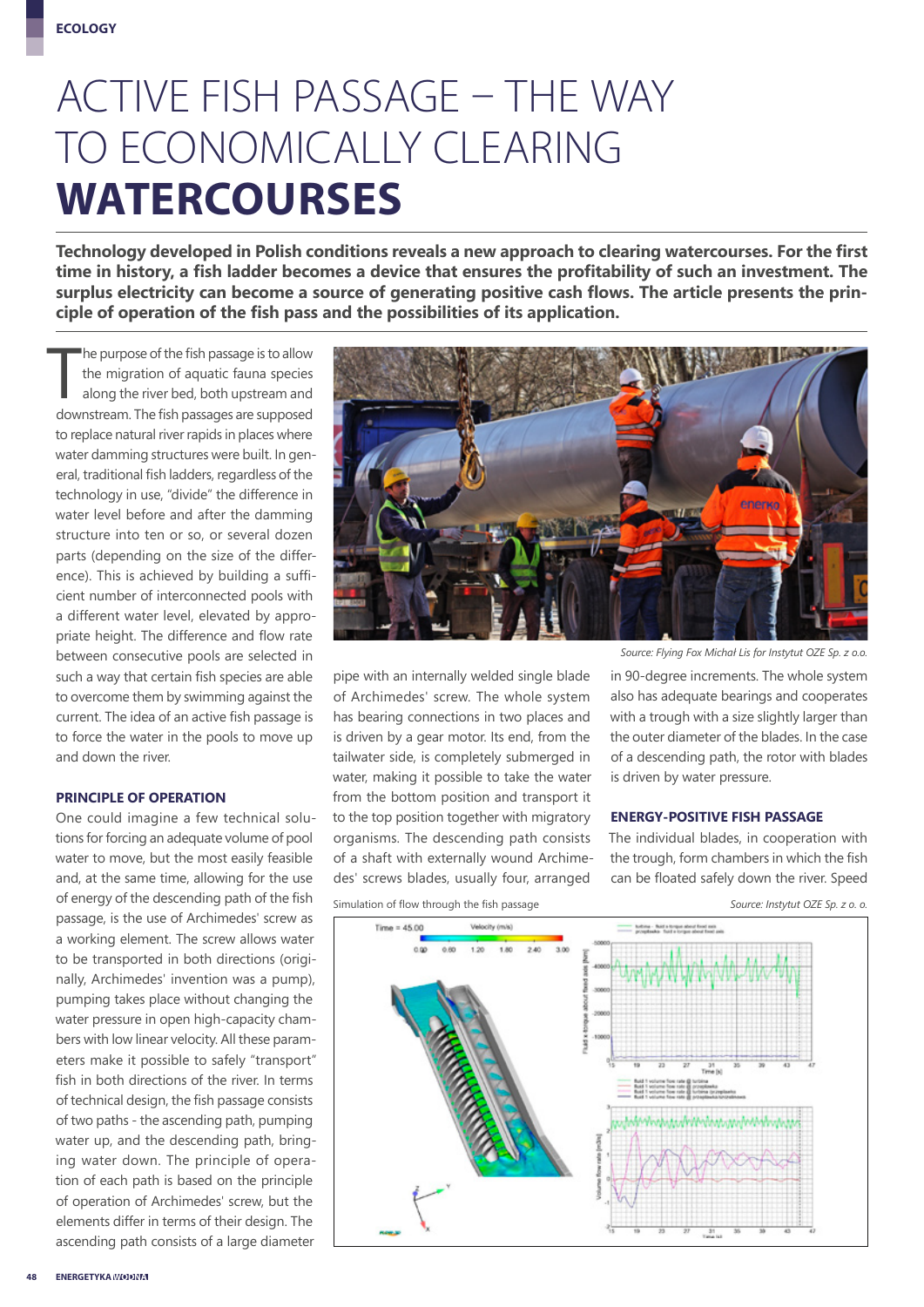(that must not be too high) is fundamental for safety. The hydraulic system of the device does not ensure proper deceleration of the floating water speed, and it is necessary to slow down the rotor speed. Braking means converting the energy of the rotating shaft into another type of energy, e.g. thermal energy, by using a friction brake. Of course, a friction brake could be used, but then only the immediate surroundings could be heated, and yet the energy could be used in a more useful way. First of all, there is a descending path right next to this system, which requires energy to raise water from the bottom position. In theory, we are able to select devices in such a way that, when mechanically connected with each other, they could drive and brake each other, but it would be necessary to complete energy balances of both devices, taking into account the efficiency of mechanical systems that connect them. However, it could be very difficult to create such a mechanism in practice, due to the changing conditions in the river.

Thus, it seems much more practical to convert mechanical energy into another kind of energy and use it for propelling the ascending path. In this case, electricity is the optimal choice. The rotor in the descending path can be braked very effectively by means of an electric generator that produces electricity, which can supply power to the gear motor for the ascending path. It should be remembered that practically the entire amount of water flowing downstream in the river could be used for supplying power to the descending path of the fish passage, instead of passing through the damming structure unproductively. If you were to do an energy analysis of both paths at that time, it would turn out that the descending path produces several times more energy than the ascending path needs to work. This makes such a fish passage not only an active but also an energy positive system (it produces energy). The power grid is, first of all, an appropriate buffer

Active fish passage – the implementation in Starogard Gdański



*Source: Instytut OZE Sp. z o. o.*

that reduces problems with the variability of flow in the river (which would be the case if a mechanical connection was used) and allows you to manage the surplus energy produced.

#### **ADVANTAGES OF THE ACTIVE FISH PASSAGE**

The main advantage of an active fish passage in relation to a traditional fish ladder is a much smaller amount of space required for its installation. Due to the small differences in height between consecutive pools and a large volume of individual pools, traditional fish ladders are structures that require a lot of land. An active fish passage, which uses Archimedes' screw, would occupy several times or even more than ten times less land, depending on the difference in water levels. This is directly related to the magnitude of interference in the natural environment and the costs of the investment.

An additional advantage of the active fish passage over the traditional one is the difference in the way a fish crosses the ascending path. In the case of a traditional fish ladder, the fish have to overcome the cur-

Instytut OZE sp. z o.o. implements a project co-financed by European Funds "Research and development to design an innovative active fish and aquatic fauna passage". The aim of the project is to increase the innovativeness of Instytut OZE by carrying out complex R&D work allowing for adding a new product to the Company's offer in the form of an active fish and aquatic fauna passage. The EU co-funding of the project: PLN3,002,157.50







European Union European Regional Development Fund



rent of water in the cracks on their own, which makes them exhausted. In the case of an active fish passage, the fish are lifted together with the water and they can overcome the level differences without any loss of strength.

#### **APPLICABILITY**

The basic limitation of using the described active fish passage is the amount of level difference. Due to the size and limitations related to the angle of inclination of the fish passage of this type that can be applied, the upper limit of applicability is about 5m of level difference. Of course, in specific cases, if the terrain conditions allow it, it is possible to use a cascade of fish ladders, which solves this problem. The range of applications is:

- use of eco-flow turbine at existing hydropower plants,
- in the construction of a new SHP, ensuring two-way fish migration,
- clearing the watercourse at other weirs.

#### **TECHNICAL PARAMETERS**

As to the size of the ascending path device, it is usually a pipe with a diameter from 1 to 1.5m and a length depending on the level difference, from a few meters to even more than 20m in length. In the case of the descending path, the diameter of the rotor is between 2 and 3.5m, depending on the amount of water to be brought down the river. Devices of this size have a quite considerable weight, ranging from a few to a dozen or so tons. As it comes to the ascending passage, the power of the devices may vary from a few to a dozen or so kilowatts; as far as the descending path is concerned, the power is from 20 to even about 200kW in the case of the largest devices.

Thanks to many years of experience, knowledge and involvement in research and development projects, we deliver a new product to the market in the form of an active fish passage. We are convinced that it will become an excellent alternative to traditional fish ladders and will increase the ecological capacity of river sections.



Łukasz Kalina Business Development Manager e-mail: lukasz.kalina@ioze.pl + 48 512 008 805 Instytut OZE Sp. z o.o.